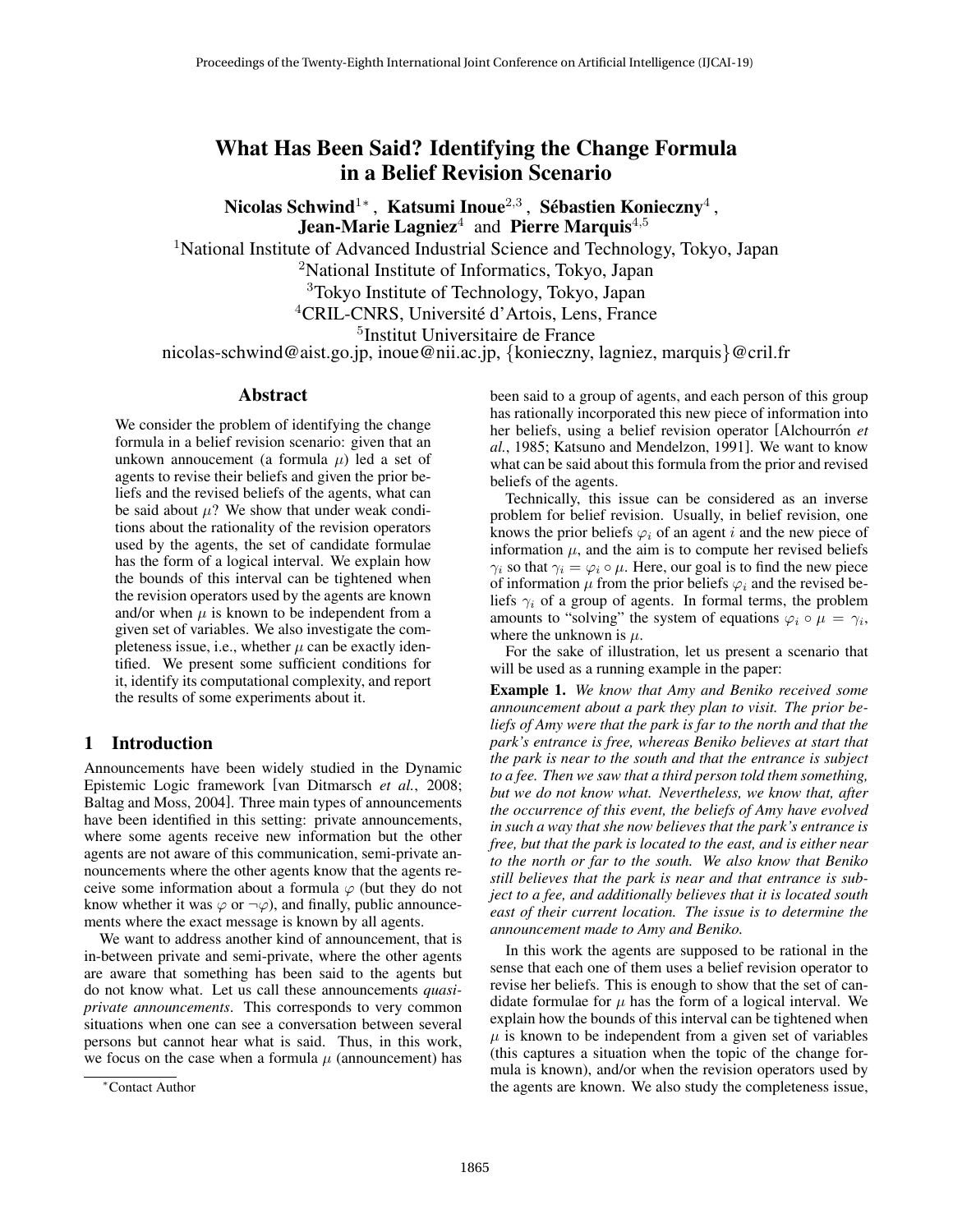i.e., whether the input allows one to identify  $\mu$  (up to logical equivalence). We present some sufficient conditions for it, identify its computational complexity, and report the results of some experiments about the completeness issue when the revision operators used by the agents are Dalal's.

For space reasons, most proofs are omitted. An extended version of the paper containing all the proofs is available from https://www.cril.univ-artois. fr/˜marquis/ijcai19-IP-extended.pdf.

# 2 Preliminaries

Let  $\mathcal{L}_{\mathcal{P}}$  be a propositional language built up from a finite set of propositional variables  $P$  and the usual connectives.  $\perp$ (resp.  $\top$ ) is the Boolean constant always false (resp. true). An interpretation (or world) is a mapping from  $P$  to  $\{0, 1\}$ . The set of all interpretations is denoted W.  $[\varphi]$  denotes the set of models of the formula  $\varphi$ , i.e.,  $[\varphi] = {\omega \in \mathcal{W} \mid \omega \models \varphi}.$ |= denotes logical entailment and ≡ logical equivalence, i.e.,  $\varphi \models \psi$  iff  $[\varphi] \subseteq [\psi]$  and  $\varphi \equiv \psi$  iff  $[\varphi] = [\psi]$ .  $Var(\alpha)$ denotes the set of propositional variables appearing in  $\alpha$ .

A belief base (base for short) is a formula (or equivalently a finite set of propositional formulae considered conjunctively) that represents the set of beliefs of an agent.

Definition 1 (KM revision operator [Katsuno and Mendelzon, 1991]). *A* KM revision operator ◦ *is a revision operator associating a base*  $\varphi$  *and formula*  $\mu$  *with a new base*  $\varphi \circ \mu$ *,* such that for all formulae  $\mu, \mu', \varphi, \varphi'$ :

- $(R1) \varphi \circ \mu \models \mu;$
- **(R2)** *If*  $\varphi \wedge \mu$  *is consistent, then*  $\varphi \circ \mu \equiv \varphi \wedge \mu$ *;*
- **(R3)** *If*  $\mu$  *is consistent, then*  $\varphi \circ \mu$  *is consistent;*
- **(R4)** If  $\varphi \equiv \varphi'$  and  $\mu \equiv \mu'$ , then  $\varphi \circ \mu \equiv \varphi' \circ \mu'$ ;
- (R5)  $(\varphi \circ \mu) \wedge \mu' \models \varphi \circ (\mu \wedge \mu')$ ;
- **(R6)** *If*  $(\varphi \circ \mu) \wedge \mu'$  *is consistent, then*  $\varphi \circ (\mu \wedge \mu') \models (\varphi \circ \mu) \wedge \mu'.$

Postulates (R1 - R3) are the most essential ones. Postulate (R4) is the syntax-independence postulate. Postulates (R5 - R6) require that the minimality of change is induced by a notion of proximity between worlds (see [Katsuno and Mendelzon, 1991] for more details about the rationale of these postulates).

KM revision operators can be characterized in terms of total preorders over interpretations. Given a preorder  $\preceq$ ,  $\simeq$ (resp.  $\prec$ ) denotes the indifference (resp. strict) part of  $\preceq$ : a *faithful assignment* is a mapping associating every base  $\varphi$ with a preorder  $\preceq_{\varphi}$  such that for all bases  $\varphi, \varphi_1, \varphi_2$  and all interpretations  $\omega, \omega' \in \mathcal{W}$ , the following conditions are satisfied:

1. If 
$$
\omega, \omega' \models \varphi
$$
, then  $\omega \simeq_{\varphi} \omega'$ ;

2. If 
$$
\omega \models \varphi
$$
 and  $\omega' \not\models \varphi$ , then  $\omega \prec_{\varphi} \omega'$ ;

3. If  $\varphi_1 \equiv \varphi_2$ , then  $\preceq_{\varphi_1} = \preceq_{\varphi_2}$ .

Proposition 1. *[Katsuno and Mendelzon, 1991] A revision operator* ◦ *is a KM revision operator if and only if there exists a faithful assignment associating each base* ϕ *with a total preorder*  $\preceq_{\varphi}$  *such that for all*  $\varphi, \mu \in \mathcal{L}_{\mathcal{P}}$ ,  $[\varphi \circ \mu] =$  $\min([\mu], \preceq_{\varphi}).$ 

An interesting class of KM revision operators is the class of distance-based revision operators  $\circ_d$  characterized by a distance between interpretations<sup>1</sup>  $d : \mathcal{W} \times \mathcal{W} \mapsto \mathbb{N}$  [Lehmann *et al.*, 2001; Konieczny *et al.*, 2004]. For all  $\varphi, \mu \in \mathcal{L}_{\mathcal{P}}, \varphi \circ_d \mu$  is defined as any formula whose models are the most plausible models of  $\mu$  w.r.t.  $\preceq^d_{\varphi}$ , i.e.,

$$
[\varphi \circ_d \mu] = \min([\mu], \preceq^d_\varphi),
$$

where for all  $\omega_1, \omega_2 \in \mathcal{W}$ ,  $\omega_1 \preceq_{\varphi}^d \omega_2$  if and only if  $d(\omega_1, \varphi) \leq d(\omega_2, \varphi)$ , and for every  $\omega \in \mathcal{W}$ ,  $d(\omega, \varphi) =$  $\min_{\omega' \models \varphi} d(\omega, \omega').$ 

Noteworthy, KM revision operators include Dalal's revision operator  $\circ_{Dal}$  [Dalal, 1988] which corresponds to the distance-based revision operator based on the Hamming distance  $d_H$  defined for all  $\omega, \omega' \in W$  as  $d_H(\omega, \omega') = |\{x \in$  $\mathcal{P} \mid \omega(x) \neq \omega'(x) \}.$ 

## 3 Identifying the Change Formula

We consider a finite set of agents  $\overline{n} = \{1, \ldots, n\}, n \ge 1$ . Each agent  $i \in \overline{n}$  is associated with a prior belief base  $\varphi_i$ . A formula, called *change formula* and denoted by  $\mu$ , is assumed to be said to all agents but it is not known. Each agent  $i \in \overline{n}$ revises her prior belief base  $\varphi_i$  by  $\mu$ , resulting in the revised belief base  $\gamma_i$ . Lastly, we assume that each agent performs rational revision operations. More precisely, each agent  $i \in \overline{n}$ uses a revision operator  $\circ_i$  which is not known, but which satisfies all KM rationality postulates :

$$
\varphi_1 \circ_1 \mu = \gamma_1
$$
  

$$
\vdots
$$
  

$$
\varphi_n \circ_n \mu = \gamma_n.
$$

Overall, we consider an "inverse revision problem" whose input is characterized by an *IP pair* defined as follows:

**Definition 2** (IP pair). *Given a* prior profile  $\Phi = \langle \varphi_1, \ldots, \varphi_n \rangle$  $\langle \varphi_n \rangle$  *and a* revised profile  $\Gamma = \langle \gamma_1, \ldots, \gamma_n \rangle$ , where for each  $i \in \overline{n}$ ,  $\varphi_i$  *and*  $\gamma_i$  *correspond respectively to the prior belief base and the revised belief base of agent i, the pair*  $IP =$ hΦ, Γi *is called an* Inverse revision Problem description*, or* IP pair *for short.*

Our goal is to characterize the change formula  $\mu$  when possible, or "approximate" it as much as possible given the information provided by the IP pair.

**Definition 3** (Frame). *The* frame *of an IP pair*  $IP = \langle \Phi, \Gamma \rangle$ , *denoted by fr*(IP), *is the set of formulae*  $\delta$  *from*  $\mathcal{L}_{\mathcal{P}}$  *such that for each agent*  $i \in \overline{n}$ *, there exists a revision operator*  $\circ_i$ *satisfying all KM postulates and such that*  $\varphi_i \circ_i \delta \equiv \gamma_i$ .

From now on, we assume that (i) the change formula  $\mu$  is consistent, and (ii) no agent lies on her actual prior or revised belief base. Obviously enough, under these assumptions, we always have that  $fr(\text{IP}) \neq \emptyset$ , since for each agent  $i \in \overline{n}$ , the revised base  $\gamma_i$  results as a matter of fact from the revision of the prior base  $\varphi_i$  by  $\mu$ . We say that a frame  $fr(IP)$  is

<sup>1</sup>Actually a pseudo-distance is enough, i.e., the triangular inequality is not needed.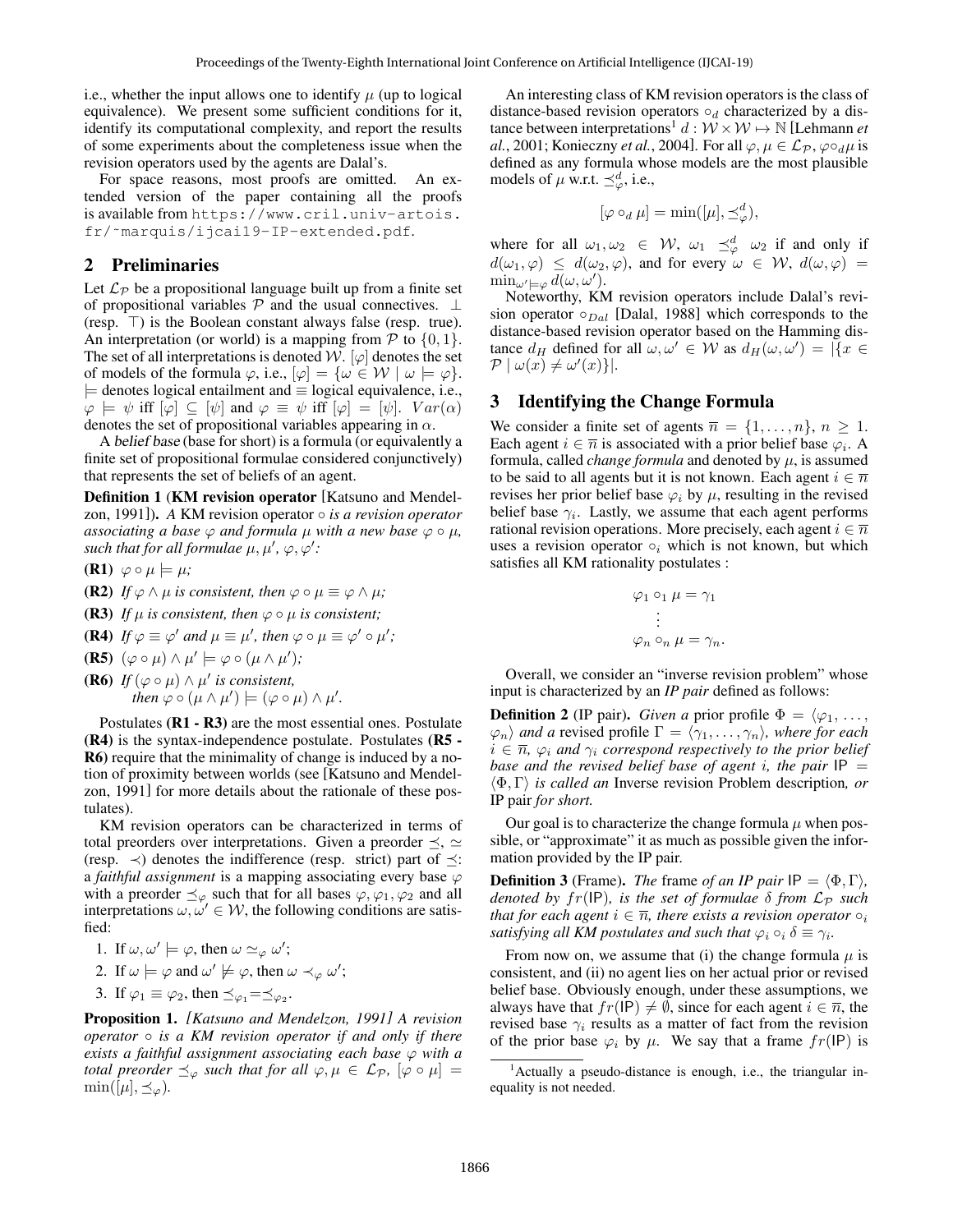*complete* when for all  $\delta, \delta' \in fr(\text{IP})$ , we have that  $\delta \equiv \delta'$ . Intuitively, this means that the change formula of an IP pair IP can be characterized (up to logical equivalence) precisely when  $fr(\text{IP})$  is complete.

Example 1 (continued). *Let us now model the scenario provided in the introduction. We are given two agents*  $\overline{2} = \{1, 2\}$ , where 1 *corresponds to Amy*, 2 *to Beniko.*  $\mathcal{L}_{\mathcal{P}}$  *is the propositional language defined from the set of variables*  $P =$ {s, e, n, f}*, where* s *stands for "the park is located to the south",* e *stands for "the park is located to the east",* n *means "the park is near", and* f *means that "the park's entrance is free". Amy's (resp. Beniko's) prior beliefs are then represented as*  $\varphi_1 = \neg s \land \neg n \land f$  *(resp.*  $\varphi_2 = s \land n \land \neg f$ *). After getting information from the third person, Amy's (resp. Beniko's) revised beliefs are represented as*  $\gamma_1 = e \wedge (n \Leftrightarrow \neg s) \wedge f$ *(resp.*  $\gamma_2 = s \wedge e \wedge n \wedge \neg f$ *). Thus, we consider the IP pair*  $IP = \{\langle \varphi_1, \varphi_2 \rangle, \langle \gamma_1, \gamma_2 \rangle\}$ *. We assume that there are two KM revision operators*  $\circ_1$ *,*  $\circ_2$  *such that*  $\varphi_1 \circ_1 \mu = \gamma_1$ *,*  $\varphi_2 \circ_2$  $\mu = \gamma_2$ , although nothing is known about  $\circ_1$  and  $\circ_2$  apart *from the fact that they satisfy all KM postulates. The issue of interest is to identify, or at least approximate as much as possible, the frame* fr(IP)*, i.e., the set of possible candidates for*  $\mu$ *.* 

Let us first observe that:

$$
fr(\langle \Phi \sqcup \langle \varphi_{n+1} \rangle, \Gamma \sqcup \langle \gamma_{n+1} \rangle) ) \subseteq fr(\mathsf{IP}),
$$

where  $\Box$  denotes the concatenation of vectors. This means that the more agents in an IP pair, the better the approximation of the change formula.

We show below that the frame of an IP pair can be simply characterized:

Proposition 2. *Let* IP *be an IP pair. Then* fr(IP) *is precisely the set of formulae given by*

$$
fr(\mathsf{IP}) = \{ \delta \in \mathcal{L}_{\mathcal{P}} \mid \bigvee_{\gamma_i \in \Gamma} \gamma_i \models \delta \models \bigwedge_{\varphi_i \in \Phi, \gamma_i \in \Gamma} \neg \varphi_i \vee \gamma_i \}.
$$

*Proof.* ( $\subseteq$ ) Let  $\delta \in fr(\text{IP})$ . By definition of  $fr(\text{IP})$ , we know that for each agent  $i \in \overline{n}$ , there is a revision operator  $\circ_i$  satisfying (R1-R6) such that  $\varphi_i \circ_i \delta \equiv \gamma_i$ . Since for each  $i \in \overline{n}$ ,  $\circ_i$  satisfies (R1), we get that for each  $\gamma_i \in \Gamma$ ,  $\gamma_i \models \delta$ . Hence,  $\bigvee_{\gamma_i \in \Gamma} \gamma_i \models \delta$ . Let us now prove that  $\delta \models$  $\bigwedge_{\varphi_i \in \Phi, \gamma_i \in \Gamma} \neg \varphi_i \vee \gamma_i$ . Let  $i \in \overline{n}$ . In the case where  $\varphi_i \wedge \delta$  is inconsistent, we get that  $\delta \models \neg \varphi_i$ , so we trivially have that  $\delta \models \neg \varphi_i \lor \gamma_i$ . Otherwise  $\varphi_i \land \delta$  is consistent, and since  $\circ_i$ satisfies (R2) we know that  $\gamma_i \equiv \varphi_i \wedge \delta$ , thus we also have that  $\delta \models \neg \varphi_i \vee \gamma_i$ . Therefore,  $\delta \models \bigwedge_{\varphi_i \in \Phi, \gamma_i \in \Gamma} \neg \varphi_i \vee \gamma_i$ .

(2) Let  $\delta \in \mathcal{L}_{\mathcal{P}}$  such that  $\bigvee_{\gamma_i \in \Gamma} \gamma_i \models \delta$  and  $\delta \models$  $\bigwedge_{\varphi_i \in \Phi, \gamma_i \in \Gamma} \neg \varphi_i \vee \gamma_i$ . To prove that  $\delta \in fr(\mathsf{IP})$ , we need to show that one can associate with each agent  $i \in \overline{n}$  a revision operator  $\circ_i$  satisfying (R1-R6) and such that  $\varphi_i \circ_i \delta \equiv \gamma_i$ . We proceed as follows. For each agent  $i \in \overline{n}$  such that  $\varphi_i \wedge \gamma_i$  is consistent, let  $\circ_i$  be the drastic revision operator, i.e.,  $\circ_i = \circ_D$ , where  $\circ_D$  is defined for all  $\alpha, \beta \in \mathcal{L}_{\mathcal{P}}$  as  $\alpha \circ_D \beta = \alpha \wedge \beta$  if  $\alpha \wedge \beta$  is consistent, otherwise  $\alpha \circ_D \beta = \beta$ . And for each remaining agent  $i \in \overline{n}$ , since we know that  $\circ_i$  can be represented by a faithful assignment, we associate

with each  $\circ_i$  the faithful assignment associating each formula  $\varphi$  with the total preoder  $\preceq^i_{\varphi_i}$ , where  $\preceq^i_{\varphi_i}$  is defined for all interpretations  $\omega, \omega' \in W$  as  $\omega \preceq_{\varphi_i}^i \omega'$  if and only if  $(\omega \models \varphi_i)$ or  $\omega' \models \neg(\varphi_i \vee \gamma_i)$ ). Under these constructions, it can easily be verified that for each  $i \in \overline{n}$ ,  $\varphi_i \circ_i \delta \equiv \gamma_i$ . Therefore,  $\delta \in fr(\text{IP})$ . This concludes the proof.

Proposition 2 above shows that the frame of an IP pair has the form of a logical interval that can be characterized succinctly and in polynomial time. A frame  $fr(IP)$  can simply be identified by a pair of propositional formulae, so that it can be denoted by  $(f r^{-}(\mathsf{IP}), fr^{+}(\mathsf{IP}))$ , where  $fr^{-}(\mathsf{IP}) =$  $\bigvee_{\gamma_i \in \Gamma} \gamma_i$  and  $fr^+(\mathsf{IP}) = \bigwedge_{\varphi_i \in \Phi, \gamma_i \in \Gamma} \neg \varphi_i \vee \gamma_i$ . On the one hand,  $fr^+(IP)$  represents what has been said "at least" in the change formula  $\mu$  given the information provided by the IP pair, i.e., for every formula  $\alpha$  such that  $fr^+(IP) \models \alpha$ , we know that  $\mu \models \alpha$ . On the other hand,  $fr^{-}(\text{IP})$  characterizes what has been said "at most" in  $\mu$ , i.e., for every formula  $\alpha$ such that  $\alpha \wedge fr^{-}$ (IP) is consistent, we know that  $\mu \not\models \neg \alpha$ .

A simple observation is that under the assumptions (i) (the change formula  $\mu$  is consistent), and (ii) (no agent lies on her actual prior or revised belief base), we necessarily have  $fr^{-}$ (IP)  $\models fr^{+}$ (IP), which is equivalent to state that  $fr(IP) \neq \emptyset$ . The set  $fr(IP)$  contains all the interpolants of  $fr^{-}$ (IP) and  $fr^{+}$ (IP) in the sense of Craig / Lyndon theorem [Craig, 1957], but it is not restricted to them in general since one does not ask the admissible  $\delta$  to be such that  $Var(\delta) \subseteq \bigcup_{i=1}^{n} Var(\gamma_i).$ 

Clearly enough, Proposition 2 has an interesting consequence from the computational viewpoint. Indeed, deciding whether a given formula belongs to the frame of an IP pair is not harder than the inference problem in propositional logic:

**Proposition 3.** *Given an IP pair* IP *and a formula*  $\alpha \in \mathcal{L}_{\mathcal{P}}$ *, the problem of deciding whether*  $\alpha \in fr(\text{IP})$  *is* coNP*complete.*

Example 1 (continued). *From Proposition 2, we get that*  $fr(IP) = (fr^{-}(IP), fr^{+}(IP))$ *, where* 

$$
fr^{-}(\mathsf{IP}) = e \land (s \Rightarrow (n \Leftrightarrow \neg f)) \land (\neg s \Rightarrow (n \land f))
$$

*and*

$$
fr^+(IP) = (s \lor n \lor \neg f) \land (\neg s \lor e \lor \neg n \lor f).
$$

*Hence, among what has been said by the person met by Amy and Beniko is that (cf. fr*<sup>+</sup>(IP)) *if the park's entrance is free, then it is not located far to the north; and if the park's entrance is not free, then it is not located near to the south west.*

Note that in the above example, little is known about  $\mu$ : since  $fr^{-}(IP)$  admits three models and  $fr^{+}(IP)$  admits 13 models, there is significant uncertainty about  $\mu$ , which can be assessed by the ratio  $\frac{10}{16} = \frac{5}{8}$  given that for 10 interpretations out of 16 interpretations (the total number of interpretations over  $P = \{s, e, n, f\}$  one ignores whether it is a model or a counter-model of  $\mu$ .

Thus, our greatest interest lies in complete frames. Taking advantage of Proposition 2, we know that a frame  $fr(\text{IP})$ is complete when  $fr^{-}(\text{IP}) \equiv fr^{+}(\text{IP})$ , and in such a case,  $fr(IP)$  is denoted by  $(\delta)$ , where  $\delta$  is any formula from the frame. Interestingly, one can easily identify the cases when a frame is complete: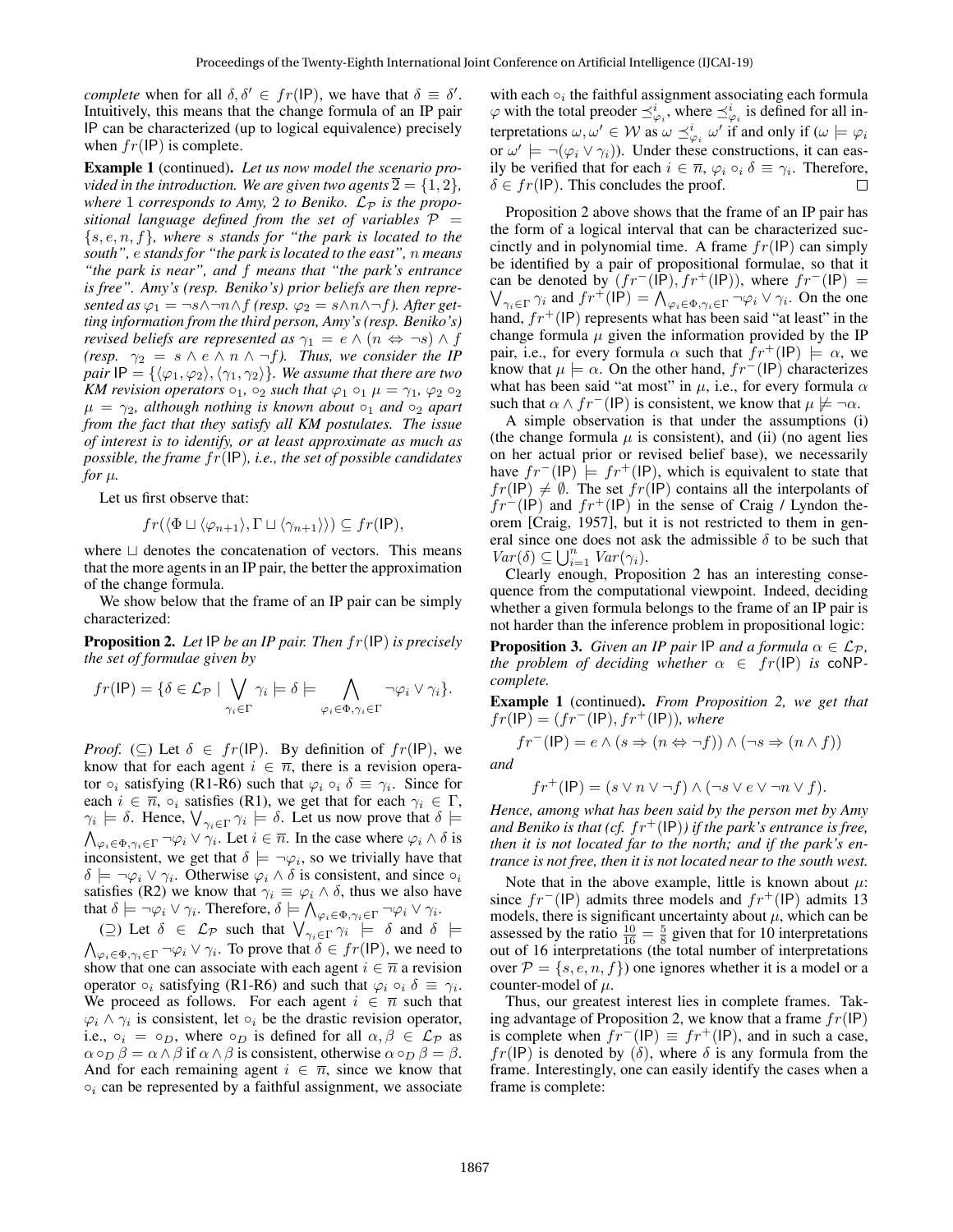Proposition 4. *Given an IP pair* IP*,* fr(IP) *is complete if* and only if  $\bigvee_{\varphi_i \in \Phi, \gamma_i \in \Gamma} \varphi_i \vee \gamma_i$  is a valid formula.

So this result means that if we have a varied enough set of bases, so that the disjunction of all these formulae is a valid formula, then we know that the announcement can be identified up to logical equivalence.

This result also tells us that the computational complexity of the frame completeness issue is at the first level of the polynomial hierarchy:

Proposition 5. *The problem of deciding whether the frame of an IP pair is complete is* coNP*-complete.*

# 4 Independence Assumptions

We now intend to show how the bounds of the logical interval representing a frame can be tightened in the case when the change formula  $\mu$  is known to be independent from a given set of variables. We say that  $\mu$  is *independent of* a set of propositional variables  $\dot{X} \subseteq \dot{\mathcal{P}}$  if there exists a formula  $\mu'$ logically equivalent to  $\mu$  and such that  $X \cap Var(\mu') = \emptyset$ [Lang *et al.*, 2003]. Equivalently,  $\mu$  is independent of  $X \subseteq \mathcal{P}$ if  $\mu$  is equivalent to  $\exists X \cdot \mu$ , i.e., the formula  $\mu$  obtained after *forgetting* X:

**Definition 4** (Forgetting [Lang *et al.*, 2003]). *Let*  $X \subseteq \mathcal{P}$ *and*  $\alpha \in \mathcal{L}_{\mathcal{P}}$ *. The* forgetting *of* X *in*  $\alpha$  *is the formula*  $\exists X \cdot \alpha$ *defined inductively as*

$$
\exists X \cdot \alpha = \begin{cases} \begin{array}{ll} \alpha & \text{if } X = \emptyset, \\ \alpha_{x \leftarrow 0} \vee \alpha_{x \leftarrow 1} & \text{if } X = \{x\}, \\ \exists (X \setminus \{x\}) \cdot (\exists \{x\} \cdot \alpha) & \text{if } |X| > 1, x \in X, \end{array} \end{cases}
$$

*where*  $\alpha_{x \leftarrow 0}$  (*resp.*  $\alpha_{x \leftarrow 1}$ *) is the formula*  $\alpha$  *obtained by replacing each occurence of* x *in*  $\alpha$  *by the constant*  $\bot$  *(resp.*  $\top$ *).* 

Given an IP pair IP and  $X \subseteq \mathcal{P}$ , we are then interested in the frame of IP *projected onto*  $\overline{X} = \mathcal{P} \setminus X$ , denoted by  $fr(\text{IP}, \overline{X})$ , defined as the subset of formulae from  $fr(\text{IP})$  that are independent of X. For any formula  $\alpha$ , let us denote by  $\forall X \cdot \alpha$  the formula  $\neg \exists X \cdot \neg \alpha$ :

**Proposition 6.** *Let*  $\text{IP }$  *be an IP pair and*  $X \subseteq \mathcal{P}$ *. Then* 

$$
fr(\mathsf{IP},\overline{X}) = (\exists X \cdot fr^{-}(\mathsf{IP}), \forall X \cdot fr^{+}(\mathsf{IP})) \cap \mathcal{L}_{\overline{X}}.
$$

*Proof.* (⊆) By definition of  $fr(\text{IP}, \overline{X})$ , we know that  $\mu \in$  $fr(\text{IP}, \overline{X})$ . And by assumption,  $\mu \equiv \exists X \cdot \mu$ . So by Proposition 2, we get that  $fr^{-}(\text{IP}) \models \exists X \cdot \mu$ . Yet we know that for all formulae  $\alpha, \beta$ , if  $\alpha \models \exists X \cdot \beta$ , then  $\exists X \cdot \alpha \models \exists X \cdot \beta$ . So we can write that  $\exists X \cdot fr^{-1}(\mathsf{IP}) \models \exists X \cdot \mu$ . Hence,  $\exists X \cdot fr^{-1}(\mathsf{IP}) \models \mu$ . Similarly, we can prove that  $\mu \models \forall X \cdot fr^{+}(\text{IP})$ . This shows that  $fr(\mathsf{IP}, \overline{X}) \subseteq (\exists X \cdot fr^{-1}(\mathsf{IP}), \forall X \cdot fr^{+}(\mathsf{IP})) \cap \mathcal{L}_{\overline{X}}.$ 

(⊇) Let  $\delta \in (\exists X \cdot fr^-(\mathsf{IP}), \forall X \cdot fr^+(\mathsf{IP})) \cap \mathcal{L}_{\overline{X}}$ . Yet we know that for any formula  $\alpha$ , we have that  $\alpha \models \exists X \cdot \alpha$  and  $\forall X \cdot \alpha \models \alpha$ . This means that  $(\exists X \cdot fr^{-1}(\mathsf{IP}), \forall X \cdot fr^{+}(\mathsf{IP})) \subseteq$  $(f r^{-1}(IP), fr^{+}(IP))$ , so  $\delta \in fr(IP)$ . Since we also have that  $\delta \in \mathcal{L}_{\overline{X}}$ , we get that  $\delta \in \mathfrak{fr}(\mathfrak{l}P, \overline{X})$  by definition of  $fr(\text{IP}, \overline{X})$ . This concludes the proof.  $\Box$ 

Accordingly, the frame of an IP pair IP projected onto  $\overline{X}$  is also represented as a logical interval (restricted to the propositional language  $\mathcal{L}_{\overline{X}}$ ), denoted by  $fr(\mathsf{IP}, \overline{X}) =$  $(f r^{-1}(\mathsf{IP}, \overline{X}), fr^{+}(\mathsf{IP}, \overline{X})) \cap \mathcal{L}_{\overline{X}}$ , where  $fr^{-1}(\mathsf{IP}, \overline{X}) = \exists X \cdot$  $fr^{-}$ (IP) and  $fr^{+}$ (IP,  $\overline{X}$ ) =  $\forall X \cdot fr^{+}$ (IP).

Example 1 (continued). *Let us assume that in addition to their revised beliefs, Amy and Beniko have declared that the person they met did not mention anything about whether the park has a paid entrance or not. In this case,*  $\mu$ *is independent of* {f}*. From Proposition 6, we get that*  $fr(\textsf{IP},\overline{\{f\}})=(fr^{-}(\textsf{IP},\overline{\{f\}}),fr^{+}(\textsf{IP},\overline{\{f\}}))\cap \mathcal{L}_{\overline{\{f\}}},$  where  $fr^{-}(\text{IP}, \overline{\{f\}}) = \exists \{f\} \cdot (e \land (s \Rightarrow (n \Leftrightarrow \neg f))$  $\wedge (\neg s \Rightarrow (n \wedge f)))$  $\equiv e \wedge (s \vee n)$  $fr^+(\text{IP}, \overline{\{f\}}) = \forall \{f\} \cdot ((s \lor n \lor \neg f))$  $\wedge (\neg s \vee e \vee \neg n \vee f))$ 

*Accordingly,* f *does not appear in*  $fr^{-}$ (IP,  $\overline{X}$ ) *and*  $fr^+(IP, \overline{X})$ . Note that here, the logical interval obtained *by*  $fr(\text{IP}, \overline{\{f\}})$  *is more restrained: among the total of eight interpretations,*  $fr^{-}$ (IP, $\overline{\{f\}}$ ) *admits three models and*  $fr<sup>+</sup>(IP, {f})$  *admits five models, so there exist only two interpretations over* {s, e, n} *for which one ignores whether they are models or counter-models of* µ*. Thus the uncertainty on*  $\mu$  *can be quantified this time as*  $\frac{2}{8} = \frac{1}{4}$ *.* 

 $\equiv (s \vee n) \wedge (\neg s \vee \neg n \vee e)$ 

With such additional independence assumptions, the frame completeness issue can be characterized as follows:

**Proposition 7.** Let  $\text{IP}$  be an IP pair and  $X \subseteq \mathcal{P}$ . Then  $fr(\mathsf{IP},\overline{X})$  *is complete if and only if*  $\exists X\cdot \bigvee_{\varphi_i\in \Phi, \gamma_i\in \Gamma}\varphi_i\vee \gamma_i$ *is a valid formula.*

And as a consequence:

Proposition 8. *The problem of deciding whether the frame of an IP pair is complete whenever* µ *is known to be independent of*  $X \subseteq \mathcal{P}$  *is*  $\prod_{2}^{p}$ *-complete.* 

Tu sum up, using additional independence information, a better approximation of  $\mu$  can be obtained, but identifying whether the resulting frame is complete is more demanding from a computational point of view. Interestingly, when the bases from the prior and revised profiles are all represented as terms (i.e., conjunctions of literals), the complexity of the frame completeness problem drops to coNP:

Proposition 9. *The problem of deciding whether the frame of an IP pair is complete whenever* µ *is known to be independent of*  $X \subseteq \mathcal{P}$  *is* coNP-complete when all  $\varphi_i$  *and*  $\gamma_i$  *are terms.* 

#### 5 When the Revision Operators are Known

So far we have considered a setting when the prior and revised bases are known for each agent, and we have assumed that each agent uses a revision operator satisfying the KM postulates. We now intend to show how the bounds of the logical interval representing a frame of the input IP pair can be tightened in the case when the revision operators used by the agents are known. One considers successively two scenarios: the case when each  $\circ_i$  is known, and its subcase when each  $\circ_i$  is a distance-based revision operator.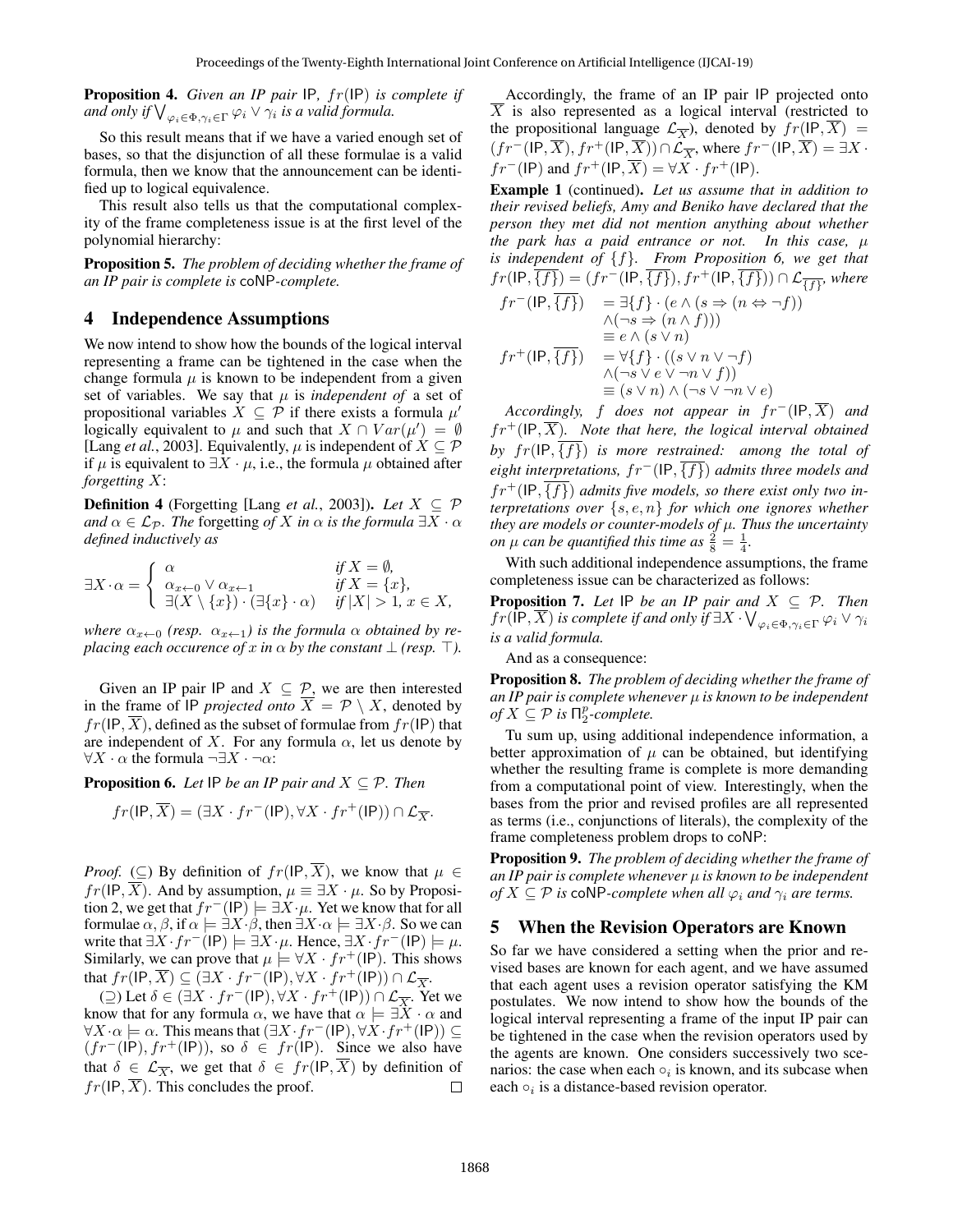Each KM Revision Operator  $\circ_i$  is Provided Formally, we are now given an IP pair IP and a set  $\Theta = \langle o_1, \ldots, o_n \rangle$ , where each  $\circ_i$  is the KM revision operator used by agent i. We are then interested in the frame of IP *given* Θ, denoted by  $fr(\text{IP}, \Theta)$ , which is defined as the subset of formulae  $\delta$  from  $fr(\text{IP})$  such that for each agent  $i \in \overline{n}$ ,  $\varphi_i \circ_i \delta \equiv \gamma_i$ , where  $\circ_i$ is specified by Θ. This frame can be characterized as follows:

**Proposition 10.** *Let* IP *be an IP pair and*  $\Theta = \langle \circ_1, \ldots, \circ_n \rangle$ *. Then*

$$
fr(\mathsf{IP}, \Theta) = (fr^{-}(\mathsf{IP}), \bigwedge_{i \in \overline{n}} (\alpha_i \vee \gamma_i)),
$$

where for each  $i \in \overline{n}$ ,  $\alpha_i$  is any formula such that

$$
[\alpha_i] = \{ \omega \in \mathcal{W} \mid \exists \omega' \models \gamma_i, \omega' \prec_{\varphi_i}^i \omega \},
$$

and  $\preceq_{\varphi_i}^i$  is the total preorder corresponding to  $\circ_i$  and asso $c$ iated with  $\varphi_i$  through its faithful assignment.

So we also obtain a better approximation in this case, and the frame of an IP pair IP given  $\Theta$  is also represented as a logical interval, denoted by  $fr(\text{IP}, \Theta)$  =  $(f r^{-1}(IP, \Theta), fr^{+1}(IP, \Theta))$ , where  $fr^{-1}(IP, \Theta) = fr^{-1}(IP)$ and  $fr^+(IP, \Theta) = fr^+(\mathsf{IP}) \wedge \bigwedge_{i \in \overline{n}} \alpha_i$ .

Propositions 6 and 10 state that the frame of an IP pair IP can be tightened in two different ways. Let us denote by  $fr(\text{IP}, \overline{X}, \Theta)$  the frame of an IP pair IP projected onto  $\overline{X}$ given  $\Theta$ , i.e.,  $fr(\text{IP}, \overline{X}, \Theta)$  is the subset of formulae from  $fr(IP)$  that are independent of X and such that for each agent  $i \in \overline{n}$ ,  $\varphi_i \circ_i \delta \equiv \gamma_i$ , where  $\circ_i$  is given by  $\Theta$ . Interestingly, one can combine both results to strengthen the frame of IP:

**Corollary 1.** Let IP be an IP pair,  $\Theta = \langle \circ_1, \ldots, \circ_n \rangle$ , and *assume that*  $\mu$  *is independent of*  $X \subseteq \mathcal{P}$ *. Then* 

$$
fr(\mathsf{IP}, \overline{X}, \Theta) = (fr^{-}(\mathsf{IP}, \overline{X}, \Theta), fr^{+}(\mathsf{IP}, \overline{X}, \Theta)),
$$

*where*  $fr^{-}(\text{IP}, \overline{X}, \Theta) = fr^{-}(\text{IP}, \overline{X}) \vee fr^{-}(\text{IP}, \Theta)$  *and*  $fr^+(IP, \overline{X}, \Theta) = fr^+(IP, \overline{X}) \wedge fr^+(IP, \Theta).$ 

Each  $\circ_i$  is a Distance-Based Revision Operator Exploiting Proposition 10 requires to consider a representation of each  $\preceq_{\varphi_i}^{\overline{i}} (i \in \overline{n})$  in order to compute a corresponding  $\alpha_i$ . Such representations are not always available. Things are easier when each  $\circ_i \in \langle \circ_1, \ldots, \circ_n \rangle$  is a distance-based revision operator characterized by a distance  $d_i$  since in this case, whatever  $\varphi_i$ , the corresponding preorder  $\preceq^i_{\varphi_i}$  is induced from the underlying distance  $d_i$ . Indeed, with  $k =$  $\min_{\omega \in [\gamma_i]} d_i(\omega, \varphi_i)$ , let  $D_i(\varphi_i, > k)$  be any formula which is satisfied by the interpretations  $\omega$  satisfying  $d_i(\omega, \varphi_i) > k$ . Then Proposition 10 can be specialized by replacing  $\alpha_i$  by  $D_i(\varphi_i, > k).$ 

Example 1 (continued). *Assume that in addition to the assumption that*  $\mu$  *is independent of*  $\{f\}$ *, one knows that*  $\Theta = \{o_1, o_2\}$ , where  $o_1 = o_2 = o_{Dal}$ , i.e., both *Amy and Beniko use Dalal's operator for revising their beliefs. From Corollary 1, we get that*  $fr(\text{IP}, \{f\}, \Theta) =$  $(f r^{-1}(\mathsf{IP}, \overline{\{f\}}, \Theta), fr^{+}(\mathsf{IP}, \overline{\{f\}}, \Theta)).$  On the one hand, we *have that*

$$
fr^{-}(\mathsf{IP}, \overline{\{f\}}, \Theta) = fr^{-}(\mathsf{IP}, \overline{\{f\}}) \equiv e \wedge (s \vee n).
$$

*On the other hand, we have that*  $fr^+(\text{IP}, \overline{\{f\}}, \Theta) =$  $fr^+(\text{IP}, \overline{\{f\}}) \wedge fr^+(\text{IP}, \Theta)$ ; yet  $fr^+(\text{IP}, \overline{\{f\}}) = (s \vee n) \wedge$  $(\neg s \lor \neg n \lor e)$ , and it can be verified that  $fr^+(IP, \Theta)$  =  $f r^+$ (IP)  $\wedge \bigwedge_{i \in \overline{n}} \alpha_i$  (from Proposition 10), which is equiv*alent to*  $(s \vee n) \wedge (s \vee e \vee \neg n \vee \neg f) \wedge (\neg s \vee e \vee n \vee \neg f) \wedge$ (¬s ∨ e ∨ ¬n ∨ f)*. Overall, we get that*

$$
fr^+(\mathsf{IP}, \overline{\{f\}}, \Theta) \equiv e \wedge (s \vee n).
$$

*Therefore, we get that*

$$
fr^{-}(\mathsf{IP}, \overline{\{f\}}, \Theta) = fr^{+}(\mathsf{IP}, \overline{\{f\}}, \Theta) \equiv e \wedge (s \vee n),
$$

*which means that*  $fr(\text{IP}, \overline{\{f\}}, \Theta)$  *is complete, with*  $fr(\text{IP}, \overline{\{f\}}, \Theta) \equiv (e \wedge (s \vee n))$ *. We can deduce that what has been said to Amy and Beniko is precisely that the park is located to the south east, or near to the north east.*

### 6 Some Experimental Results

This section reports experimental results about the number of agents needed to identify the change formula  $\mu$  (up to logical equivalence) when each agent takes advantage of Dalal's operator for revising her beliefs.

Computing such a number requires to generate instances consisting of a change formula  $\mu$ , and IP pairs for this  $\mu$ . To this end, we have taken advantage of a random CNF generator available at https://www.csc.kth. se/ $\lceil \cdot \text{qiral} \rceil$ . For a given number  $p \geq 10$ , one creates a CNF instance containing  $[0.5\times p]$  variables and  $[1.75\times p]$ clauses; if this formula is unsatisfiable, then one removes clauses from it in a greedy fashion until getting a satisfiable formula  $\mu$ . The sizes of the clauses that are generated depend on the number of communities which is expected (this number varies between 1 and  $\lceil \frac{p}{3} \rceil$ ). When  $\lceil \frac{p}{3} \rceil < 3$ , clauses of size 2 have been considered.

The bases  $\varphi_i$  (under the form of CNF formulae) are generated in the same way as  $\mu$  considering  $[0.8 \times p]$  variables and  $[2.8 \times p]$  clauses. For each IP pair associated with  $\mu$ ,  $\mu$  is identified whenever the upper bound of the logical interval associated with its frame implies the corresponding lower bound. Those implication tests are at the second level of the polynomial hierarchy (they correspond to instances of a  $\Pi_2^p$ complete problem). Indeed, in the CNF encodings associated with the upper bounds, some extra-variables (existentially quantified) are introduced. In our approach, those variables are eliminated (using the resolution principle) so that the complexity of the resulting implication tests falls down to coNP, and a SAT solver is used to solve them. Obviously enough, the variable elimination step is computationally expensive (the output can be exponential in the size of the input). This explains why the number of variables considered in the experiments has been kept small.

The following figures synthesize the results we got by considering a set of 100 change formulae  $\mu$  over the same set of 10 propositional variables.

Figure 1 (a-b) makes precise for each interval of number of agents (on the  $x$ -axis) the number of additional change formulae out of  $100$  (on the y-axis) that have been characterized in comparison with the previous interval. Figure 1 (a) corresponds to the case one just knows that these operators are KM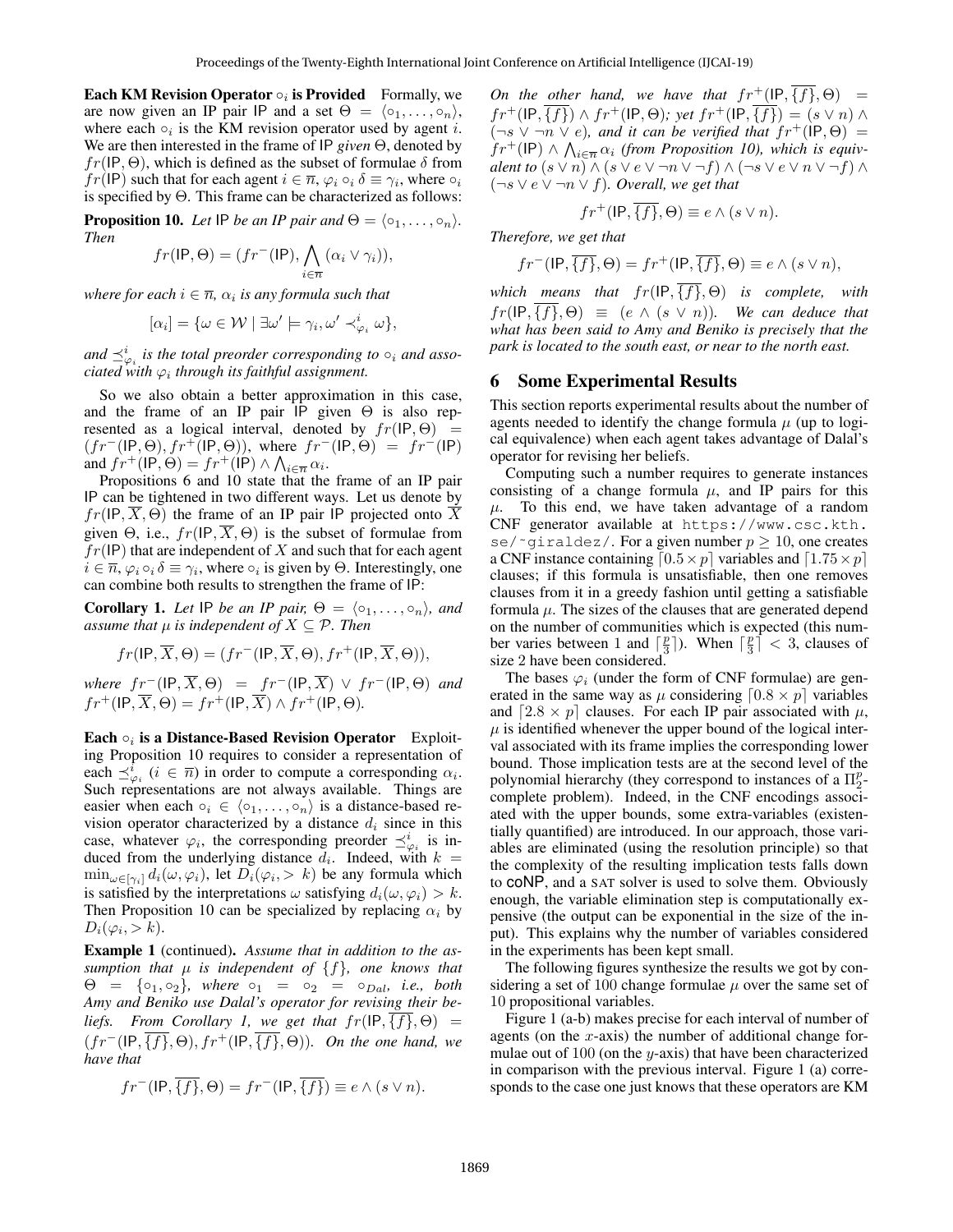

Figure 1: Number of agents required for identifying  $\mu$ .

ones, and in Figure 1 (b), the reported results correspond to the case when we know that each agent uses Dalal's revision operator (leading to tighter logical intervals).

Figure 2 presents a scatter plot enabling to compare the corresponding numbers of agents at the instance level: each point corresponds to an instance, its  $x$ -coordinate indicates the number of agents required to identify  $\mu$  in case (b), and its y-coordinate indicates the number of agents required to identify  $\mu$  in case (a).

One can observe on the two figures that exploiting the information given by the revision operators used by the agents (here, Dalal's) leads to diminish significantly the number of agents required for the identification task. It is also interesting to note that the number of agents required to identify the announcement becomes quite reasonable when the revision operators are known (mostly around 20-30 agents).

# 7 Other Related Work

Several inverse problems of belief revision have been considered in the literature. [Booth and Nittka, 2008] considered a framework where one observes a sequence of belief states from a single agent that evolves over time. At each step we are given some formulae that hold and some formulae that do not hold in the belief state of the agent. The change formulae  $\mu_i$  are also given, and a lexicographic revision (by  $\mu_i$ ) is assumed to be performed at each step. The main issue is to find the initial belief state. [Liberatore, 2015] considered a similar sequence-based framework, except that the belief base of the agent is fully known at each step. The focus is then given on the computational complexity of deciding whether the sequence allows for an initial epistemic state, given some assumption on the iterated revision operator that is used at each step. In both works, the unobservable component is on the agent's side. This clearly departs from our approach where the unknown is the change formula  $\mu$ .

More closely related to our setting is [Hunter *et al.*, 2017]:  $n$  agents are considered, and each agent  $i$  provides her belief base  $\varphi_i$  together with her revision operator  $\circ_i$ . In addition, a *goal*  $\psi_i$  is given for each agent *i*. The issue of interest is to determine whether there exists a formula  $\mu$  such that  $\varphi_i \circ_i \mu$ , the revised base of each agent, entails the goal  $\psi_i$  associated with it. Clearly, our contribution departs from [Hunter *et al.*,



Figure 2: Comparison of the number of agents required for identifying  $\mu$  in cases (a) and (b).

2017], both in terms of setting and objective. Rather than manipulating the beliefs of a set of agents, one wants to find what has been said to them, so we are not given goals to be achieved for the agents, but their *actual* revised bases. But, on the same vain, it could be interesting to study if our results can be exported for multi-agent epistemic planning problems (see, e.g., [Muise *et al.*, 2015]).

### 8 Conclusion and Perspectives

We have considered a belief revision scenario where an announcement (a propositional formula)  $\mu$  is made to a group of agents. We assumed that we do not know  $\mu$ , but we are given access for each agent to her prior beliefs and her beliefs after revision by  $\mu$ . We proved that the set of  $\mu$  satisfying those requirements has the form of a logical interval which can be characterized by compact bounds (i.e., formulae of size polynomial in the input size). We explained how this interval can be tightened under variable-independence assumptions or when the revision operator used by each agent is known. We also provided some experimental results about the identification issue, showing the benefits of taking into account such extra-information.

One of our findings is that the announcement  $\mu$  can be completely characterized in the case when the disjunction of the agents' prior beliefs and revised beliefs is a valid formula. A direct consequence of this result is that whenever one can identify a subset of agents such that the disjunction of their prior beliefs is valid, we know that  $\mu$  *could* be characterized, were the revised beliefs of these agents available. Thus, when the access to those revised (and prior) beliefs is not "for free", i.e., some underlying cost has to be paid to get them, the identification issue can be recast as a cost-minimization problem. Studying this optimization problem and designing algorithms can be interesting for studying causes for changes of opinion in social networks, allowing to complete the study of social networks opinion change using belief change tools [Schwind *et al.*, 2015; 2016]. This will be a perspective for further research.

#### Acknowledgments

This work was supported by JSPS KAKENHI Grant Number JP17H00763 and JP17K12746.